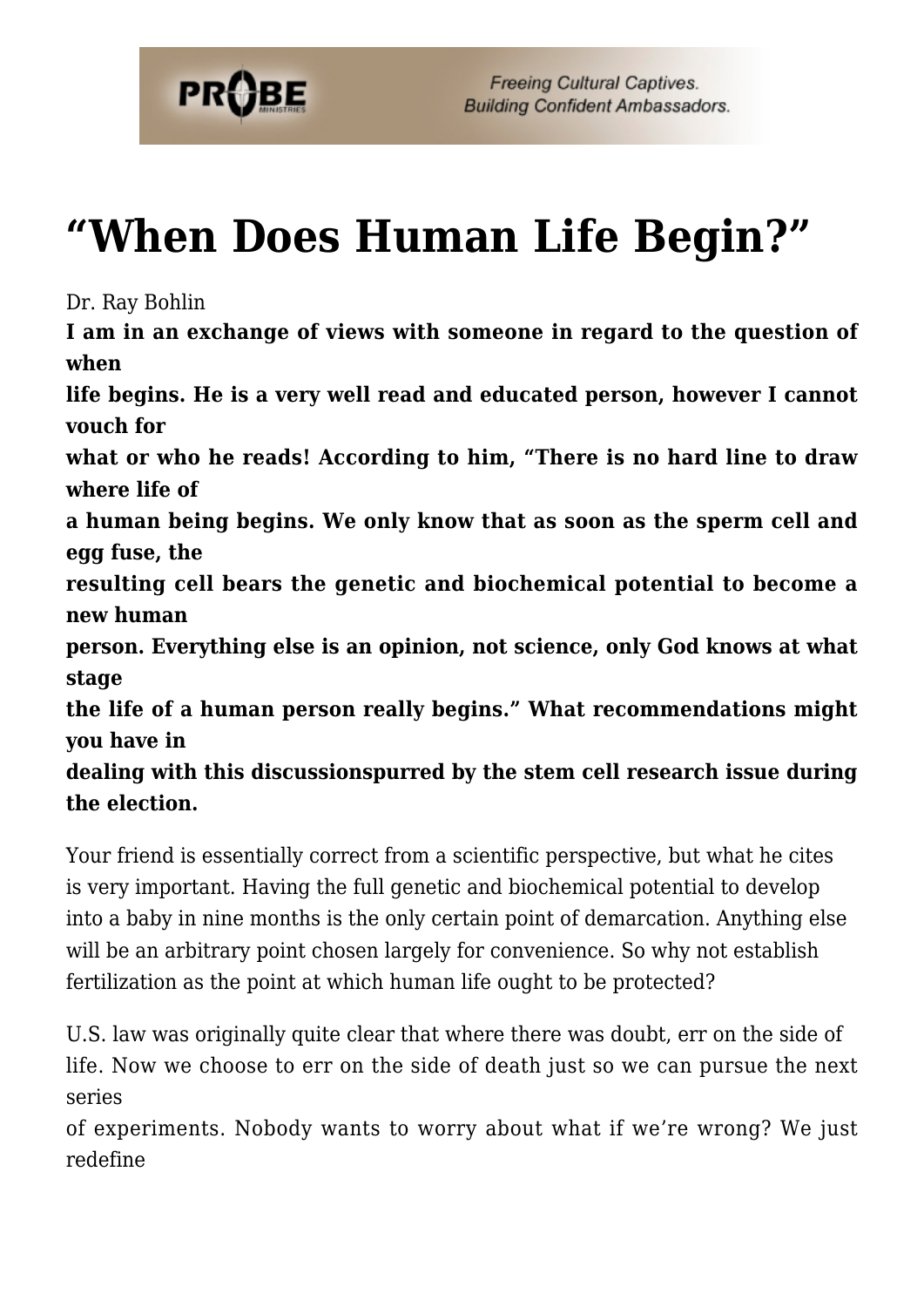

life so we can proceed ahead. And those who think religious perspectives should be

left out are fooling themselves. If scientifically we cant make any other clear point of reference then the point you do choose has been chosen for reasons other than science, which means personal values and beliefs. This should be a lesson that so-called personal values intersect with facts all the time and they truly cannot be separated.

Of course, biblically and theologically, the line of demarcation is quite clear. Beginning with Psalm 139:13-16,

*13 For You formed my inward parts; You wove me in my mother's womb. 14 I will give thanks to You, for I am fearfully and wonderfully made; Wonderful are Your works, And my soul knows it very well.*

*15 My frame was not hidden from You, When I was made in secret, And skillfully wrought in the depths of the earth;*

*16 Your eyes have seen my unformed substance; And in Your book were all written The days that were ordained for me, When as yet there was not one of them.*

## followed by Isaiah 49:1,

*Listen to Me, O islands, And pay attention, you peoples from afar. The LORD called Me from the womb; From the body of My mother He named Me.*

## Psalm 51:5,

*Behold, I was brought forth in iniquity, And in sin my mother conceived me.*

## and Jeremiah 1:5,

*"Before I formed you in the womb I knew you, And before you were born I*